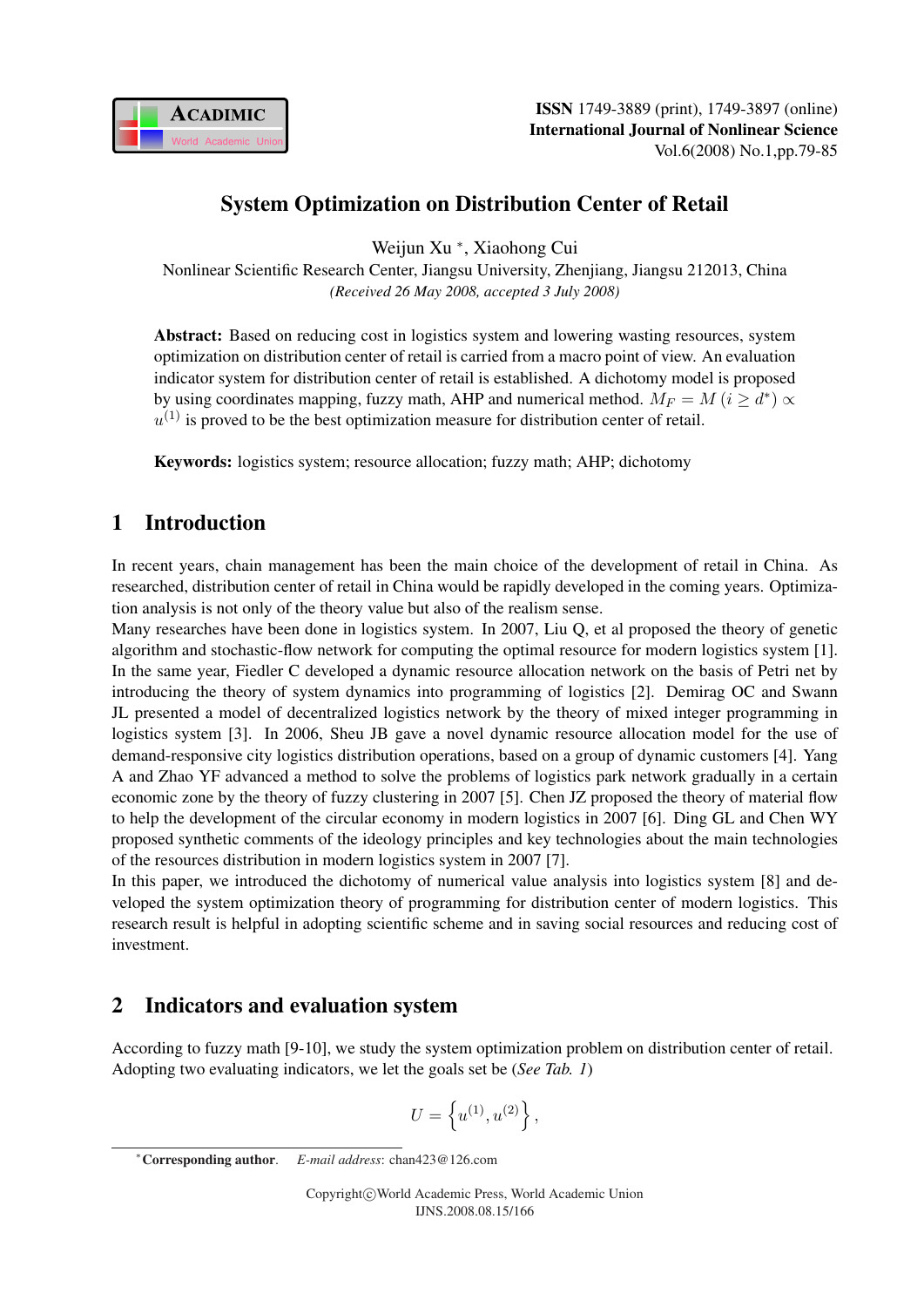Refining estimating indicators of system programming for distribution center of retail, we let the factors set be (*See Tab. 1*) n o

 $A =$  $a^{(1)}, a^{(2)}, \cdots, a^{(k)}$ .

| Table 1: Evaluating Indicators. |                           |  |  |  |  |
|---------------------------------|---------------------------|--|--|--|--|
|                                 | Goals Set U Factors Set A |  |  |  |  |
|                                 | $a^{(1)}$                 |  |  |  |  |
| $u^{(1)}$                       | $a^{(2)}$                 |  |  |  |  |
| $u^{(2)}$                       |                           |  |  |  |  |
|                                 | $a^{(k)}$                 |  |  |  |  |

With AHP ideas in [11-12], we let the weight among  $a^{(1)}, a^{(2)}, \dots, a^{(k)}$  in A be (*See Fig. 1*)

 $\rho(A) = ( \begin{array}{cccc} \rho^{(1)} & \rho^{(2)} & \cdots & \rho^{(k)} \end{array})$ .

Based on Tab. 1, the evaluation indicators system about system optimization on distribution center of retail can be constructed as Fig. 1.



Figure 1: Evaluation Indicators System.

Therefore, we can carry out researches on evaluating indicators $a^{(1)}, a^{(2)}, \cdots, a^{(k)}$  (*See Tab. 1 and Figure 1*) to put forward the final optimized scheme. That is to increase the investment of  $a^{(n_1)}$ ,  $a^{(n_2)}$ ,  $\cdots$ ,  $a^{(n_N)}$  (1  $\leq$  $n_1, n_2, \dots, n_N \leq k$ , which are to be determined.

## 3 Dichotomy Model

We take the following notations. For the *i*th indicator  $a^{(i)}$  of A, if  $a^{(i)}$  is consistent with  $u^{(1)}$ , then  $a^{(i)}$  is said to be advisable and is expressed as $a^{(i)} \propto u^{(1)}$ . On the contrary,  $a^{(i)} \bar{\propto} u^{(1)}$ . For any M ( $\exists M$ ) in Fig. 1, if M is consistent with  $u^{(1)}$ , then Mis considered to be acceptable and is notated as  $M \propto u^{(1)}$ . Otherwise,  $M\bar{\propto}u^{(1)}$ .

We realign  $a^{(i)}$   $(i = 1, 2, \dots, k)$  to  $A = \{a_1, a_2, \dots, a_k\}$  according to the increasing order of the sequence  $\rho^{(i)}$ . Now the weight of factors in A is

$$
\begin{cases}\n\rho(A) = (\rho_1, \rho_2, \cdots, \rho_k) \\
\sum_{i=1}^k \rho_i = 1 \\
\rho_1 \le \rho_2 \le \cdots \le \rho_k\n\end{cases}
$$

.

Let the weight of  $a_i$  and A with respect to U be

$$
\widetilde{R}_i = \left( x_i \quad 1 - x_i \right)_{1 \times 2}.
$$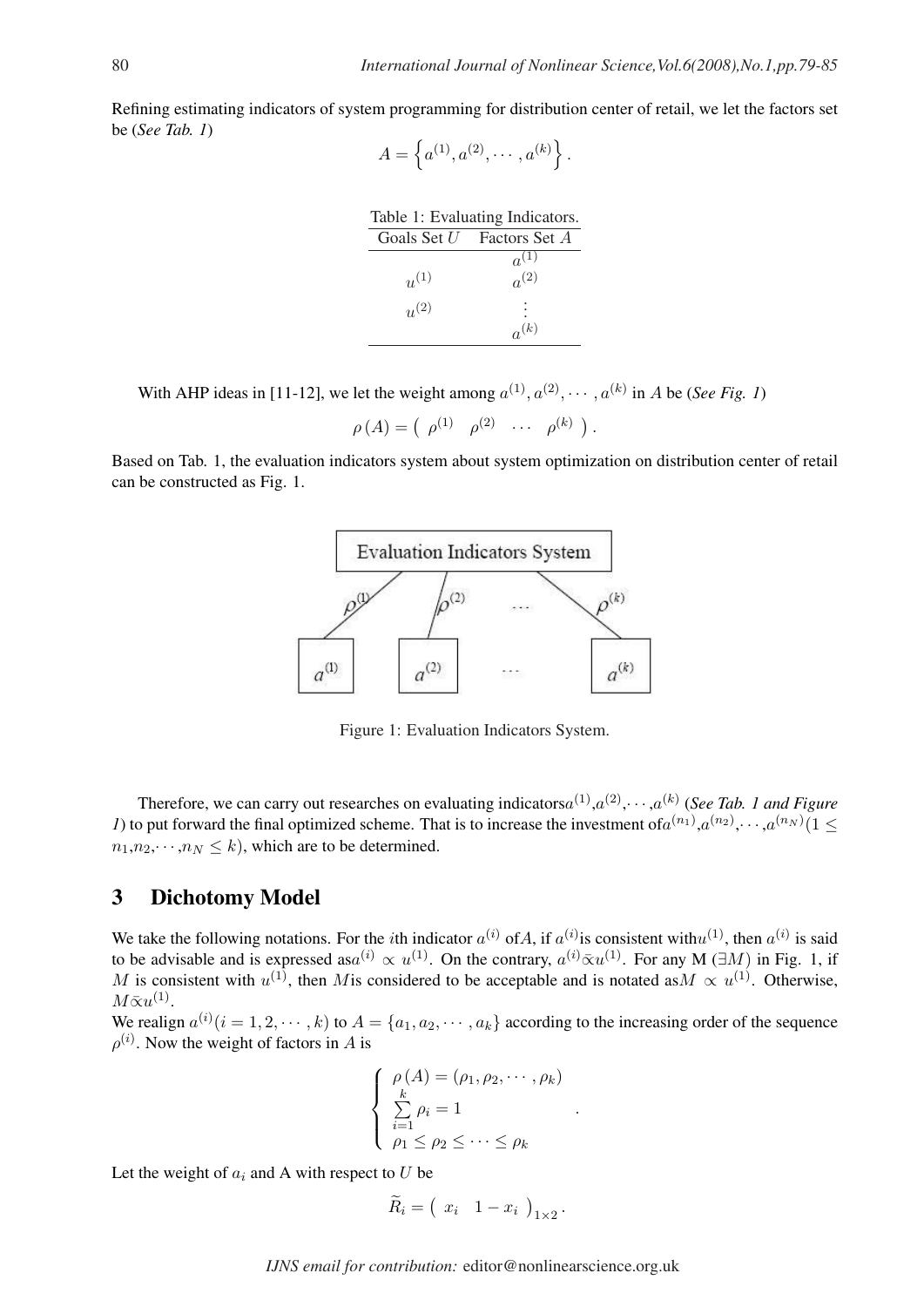and

$$
R(A, U) = \left(\begin{array}{c} \widetilde{R}_i \end{array}\right)_{k \times 2} = \left(\begin{array}{ccc} x_1 & 1 - x_1 \\ x_2 & 1 - x_2 \\ \vdots & \vdots \\ x_k & 1 - x_k \end{array}\right)_{k \times 2}, \quad i = 1, 2, \cdots, k.
$$

respectively. It is sure that  $a^{(i)} \propto u^{(1)}$  if and only if  $x_i > 0.5$ . We map  $\rho_i (i = 1, 2, \dots, k)$  into *a reference frame* (*See Fig. 2*). Among  $1, 2, \dots, k$ , there is a dichotomy point  $d =$  $i(i = \n\overline{1})$ 2 .<br>⊤ ,where [·] means taking the integer part of d. Assume that ½

$$
\begin{cases} a_i \propto u^{(1)}, d \leq i \leq k \\ a_i \bar{\infty} u^{(1)}, 1 \leq i \leq d - 1 \end{cases}
$$

,

.

So  $x_i$ , the first component of  $\tilde{R}_i$ , must satisfy the following (*See Fig. 3*)



$$
\begin{cases} x_i > 0.5, d \le i \le k \\ x_i \le 0.5, 1 \le i \le d - 1 \end{cases}
$$

Figure 2: Mapped  $\rho_i$ .

 $\text{Figure 3: Distributing of } x_i.$ 

Based on AHP[11-12], we obtain the final evaluated results as  $B = \rho(A) \cdot R(A, U) = \begin{pmatrix} b_1 & b_2 \end{pmatrix}$ ¢ ,where  $b_1 =$  $\stackrel{k}{\leftarrow}$  $i=1$  $\rho_i x_i$ ,  $b_2 =$  $\stackrel{k}{\longleftarrow}$  $i=1$  $\rho_i\left(1-x_i\right)$  . So

$$
b_2 = \sum_{i=1}^k \rho_i (1 - x_i) = \sum_{i=1}^k (\rho_i - \rho_i x_i) = \sum_{i=1}^k \rho_i - \sum_{i=1}^k \rho_i x_i,
$$

for

$$
\sum_{i=1}^{k} \rho_i = 1,
$$

we can obtain

$$
b_2=1-b_1.
$$

From the above analysis, we can obtain the final evaluated results as  $B =$ ¡ b  $1-b$ ¢ ,where  $b =$  $\stackrel{k}{\longleftarrow}$  $i=1$  $\rho_i x_i$ . Therefore,  $M(i \geq d) \propto u^{(1)}$  if and only if  $b > 0.5$ . The above analysis can be described in a flow chart (*See Fig. 4*).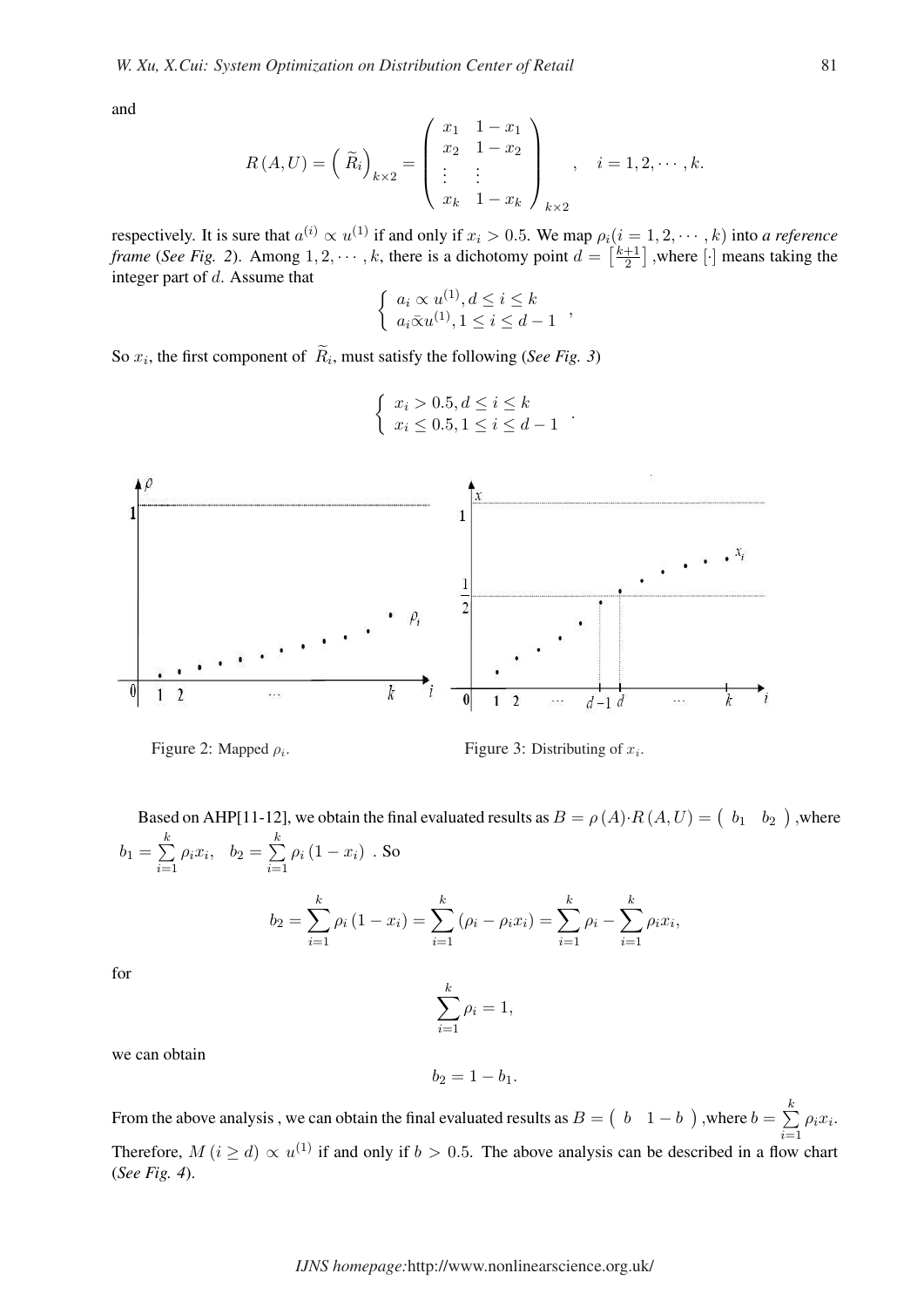

Figure 4: Flow Chart

According to Fig. 4, the final dichotomy point  $d^*$  can be obtained. And we can make sure that

 $a_i (i \geq d^*) \propto u^{(1)},$ 

We can also obtain the optimized programming scheme as

$$
M_F = M (i \ge d^*) \propto u^{(1)}.
$$

That is to increase the investment of  $a_i$  ( $i \geq d^*$ )  $\propto u^{(1)}$  which have been determined.

# 4 Application

Based on the ideas mentioned above, we study a system optimization problem for a distribution retail center.

#### 4.1 Evaluating indicators system

According to AHP and fuzzy math, we obtain the Indicator Evaluation System (*See Tab. 2*).

#### 4.2 Dichotomy Model

By Tab. 2, we realign  $a^{(j)}$  to  $A = \{a_i\}$  in the increasing order of sequence  $\rho^{(j)}$  (*See Tab. 3*). On the bases of Tab. 2 and Tab. 3, the weight of  $a_i$  in A is  $\rho(A) = (\rho_i)$ ,  $i = 1, 2, \dots, 28$ (*See Fig. 5*). And we can also make sure that (*See Fig. 5*)

$$
\sum_{i=1}^{28} \rho_i = \sum_{j=1}^{28} \rho^{(j)} = 1.
$$

We let (*See Fig. 6*)

$$
\begin{cases}\n x_i = 0.7, & d^* \le i \le k \\
 x_i = 0.3, & 1 \le i \le d^* - 1\n\end{cases}
$$

.

According to Fig. 3, the value of  $d_i$  can be obtained (*See Tab. 4*).

*IJNS email for contribution:* editor@nonlinearscience.org.uk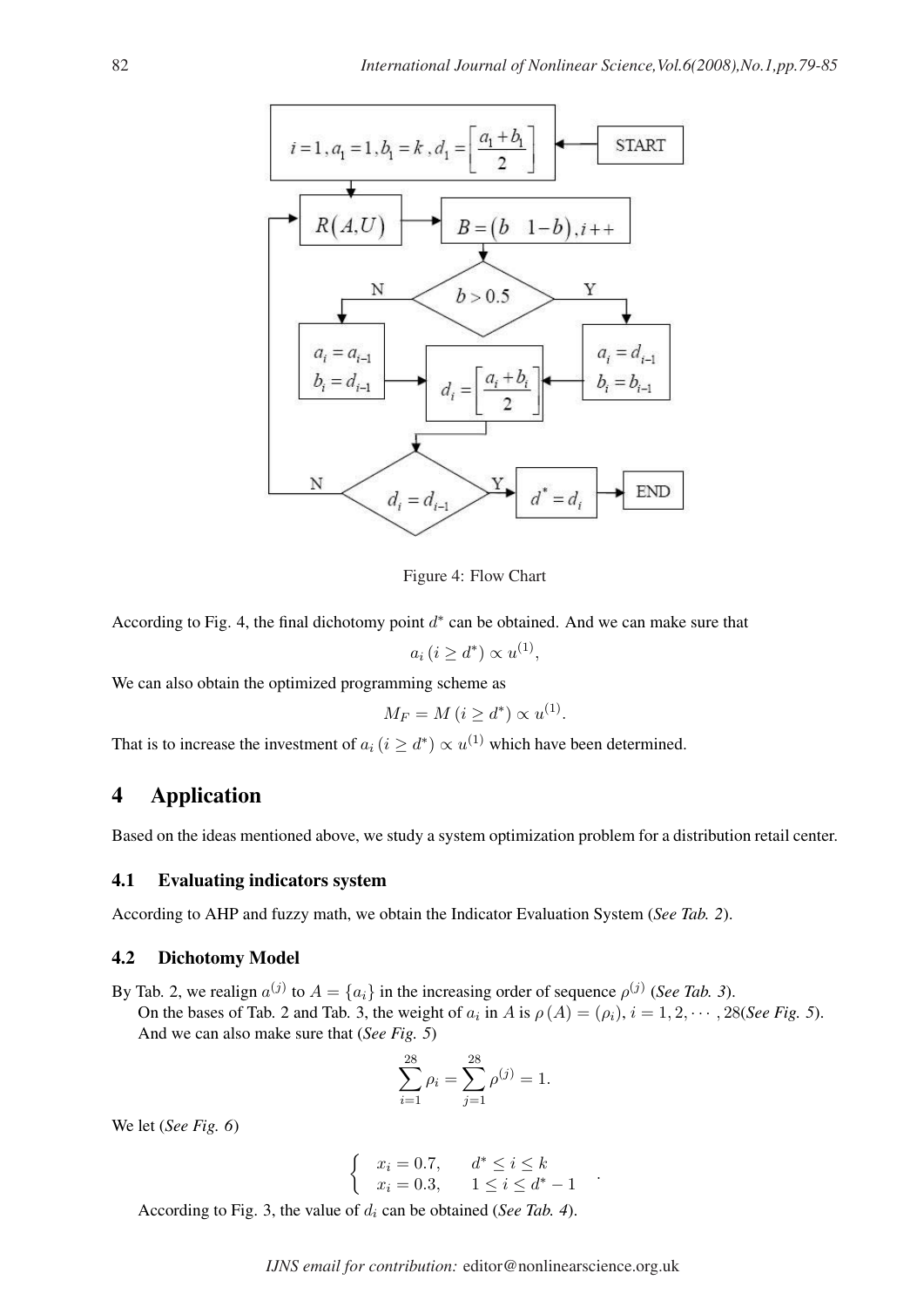|                |                      | Indicator               | Evaluation | System                |                         |
|----------------|----------------------|-------------------------|------------|-----------------------|-------------------------|
| $\dot{j}$      | $a^{(\overline{j})}$ | $\rho^{(\overline{j})}$ | j          | $a^{(\overline{j})}$  | $\rho^{(\overline{j})}$ |
| 1              | $\overline{a^{(1)}}$ | 0.0011                  | 15         | $a^{\overline{(15)}}$ | 0.0315                  |
| $\mathfrak{2}$ | $a^{(2)}$            | 0.0715                  | 16         | $a^{(16)}$            | 0.0547                  |
| 3              | $a^{(3)}$            | 0.0568                  | 17         | $a^{(17)}$            | 0.0179                  |
| $\overline{4}$ | $a^{(4)}$            | 0.1254                  | 18         | $a^{(18)}$            | 0.0238                  |
| 5              | $a^{(5)}$            | 0.0357                  | 19         | $a^{(19)}$            | 0.0113                  |
| 6              | $a^{(6)}$            | 0.0514                  | 20         | $a^{(20)}$            | 0.0101                  |
| 7              | $a^{(7)}$            | 0.0325                  | 21         | $a^{(21)}$            | 0.0109                  |
| 8              | $a^{(8)}$            | 0.0435                  | 22         | $a^{(22)}$            | 0.0201                  |
| 9              | $a^{(9)}$            | 0.0897                  | 23         | $a^{(23)}$            | 0.0213                  |
| 10             | $a^{(10)}$           | 0.0543                  | 24         | $a^{(24)}$            | 0.0139                  |
| 11             | $a^{(11)}$           | 0.0785                  | 25         | $a^{(25)}$            | 0.0074                  |
| 12             | $a^{(12)}$           | 0.0584                  | 26         | $a^{(26)}$            | 0.0098                  |
| 13             | $a^{(13)}$           | 0.0123                  | 27         | $a^{(27)}$            | 0.0172                  |
| 14             | $a^{(14)}$           | 0.0135                  | 28         | $a^{(28)}$            | 0.0255                  |

Table 2: Indicator Evaluation System.

Table 3: Realigned Factors Set.

| $a_i$     | $a_1$      | $a_2$          | $a_3$      | $a_4$      | $a_5$      | $a_6$      | a <sub>7</sub> |
|-----------|------------|----------------|------------|------------|------------|------------|----------------|
| $a^{(j)}$ | $a^{(1)}$  | $a^{(25)}$     | $a^{(26)}$ | $a^{(20)}$ | $a^{(21)}$ | $a^{(19)}$ | $a^{(13)}$     |
| $a_i$     | $a_8$      | a <sub>9</sub> | $a_{10}$   | $a_{11}$   | $a_{12}$   | $a_{13}$   | $a_{14}$       |
| $a^{(j)}$ | $a^{(14)}$ | $a^{(24)}$     | $a^{(27)}$ | $a^{(17)}$ | $a^{(22)}$ | $a^{(23)}$ | $a^{(18)}$     |
| $a_i$     | $a_{15}$   | $a_{16}$       | $a_{17}$   | $a_{18}$   | $a_{19}$   | $a_{20}$   | $a_{21}$       |
| $a^{(j)}$ | $a^{(28)}$ | $a^{(15)}$     | $a^{(7)}$  | $a^{(5)}$  | $a^{(8)}$  | $a^{(6)}$  | $a^{(10)}$     |
| $a_i$     | $a_{22}$   | $a_{23}$       | $a_{24}$   | $a_{25}$   | $a_{26}$   | $a_{27}$   | $a_{28}$       |
| $a^{(j)}$ | $a^{(16)}$ | $a^{(3)}$      | $a^{(12)}$ | $a^{(2)}$  | $a^{(11)}$ | $a^{(9)}$  | $a^{(4)}$      |

#### 4.3 Optimized scheme

By Tab. 4,  $d^* = d_7 = d_6 = 22$ , so  $a_i (i \geq 22) \propto u^{(1)}$ . So we can obtain the optimized programming scheme as

$$
M_F = M (i \ge 22).
$$

And by Tab. 3, we can make sure that  $a^{(j)} \propto u^{(1)}$   $(j = 16, 3, 12, 2, 11, 9, 4)$ . So the optimized programming scheme is

$$
M_F = M (j = 2, 3, 4, 9, 11, 12, 16).
$$

That is to increase the investment of  $a^{(j)} \propto u^{(1)}$   $(j = 2, 3, 4, 9, 11, 12, 16)$  which have been determined.

| Table 4: Value of $d_i$ . |  |  |        |               |        |                     |  |
|---------------------------|--|--|--------|---------------|--------|---------------------|--|
|                           |  |  |        |               |        |                     |  |
|                           |  |  | $\eta$ | $\mathcal{L}$ | $23 -$ | $\cdot$ ) $\cdot$ ) |  |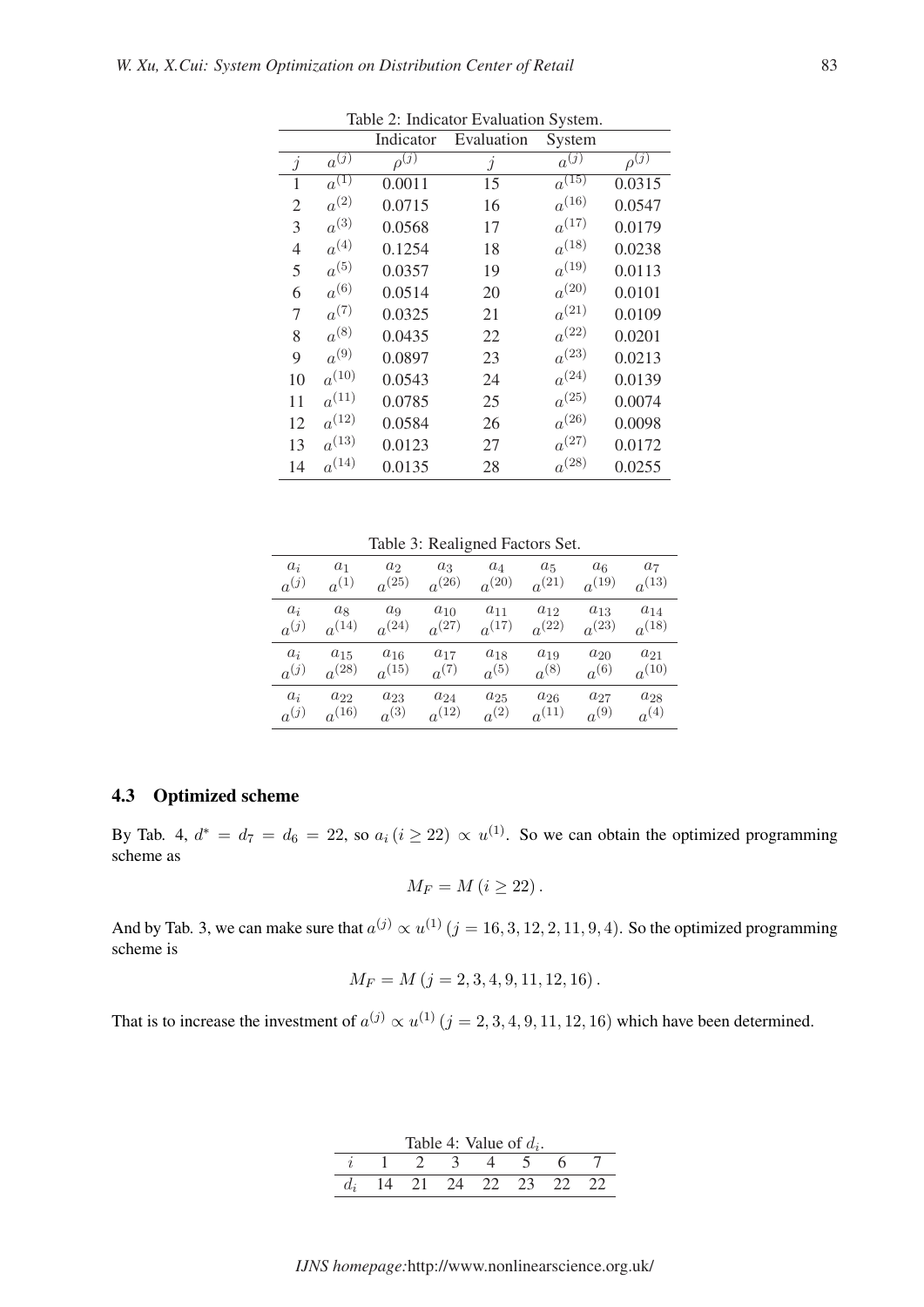

Figure 6: Distributing of  $x_i$ .

## 5 Conclusion

By constructing the evaluating indicators system and introducing the dichotomy model, we conclude that the best measure of optimal programming for distribution center of retail is  $M(i \geq d^*)$ . As shown in the example, the number of evaluating indicators which need to be determined is a quarter of the entire indicators.

### Acknowledgements

This work was supported by National Science Foundation of China (No: 90610031) and Nature Science Foundation of Jiangsu (No: 2007098).

### References

- [1] Liu Q, Zhao QZ, Ma XX: Study on flow allocation in a stochastic-flow network based on genetic algorithm. *Dynamics of Continuous Discrete and Impulsive Systems-Series B-Applications & Algorithms*. 14:283-289(2007)
- [2] Fiedler C: Integration by synchronization: Logistics planning and control based on Petri nets.  $20071^{st}$ *Annual IEEE Systems Conference*. 204-210(2007)
- [3] Demirag OC, Swann JL:Capacity allocation to sales agents in a decentralized logistics network. *Naval Research logistics.* 54(7):796-810(2007)